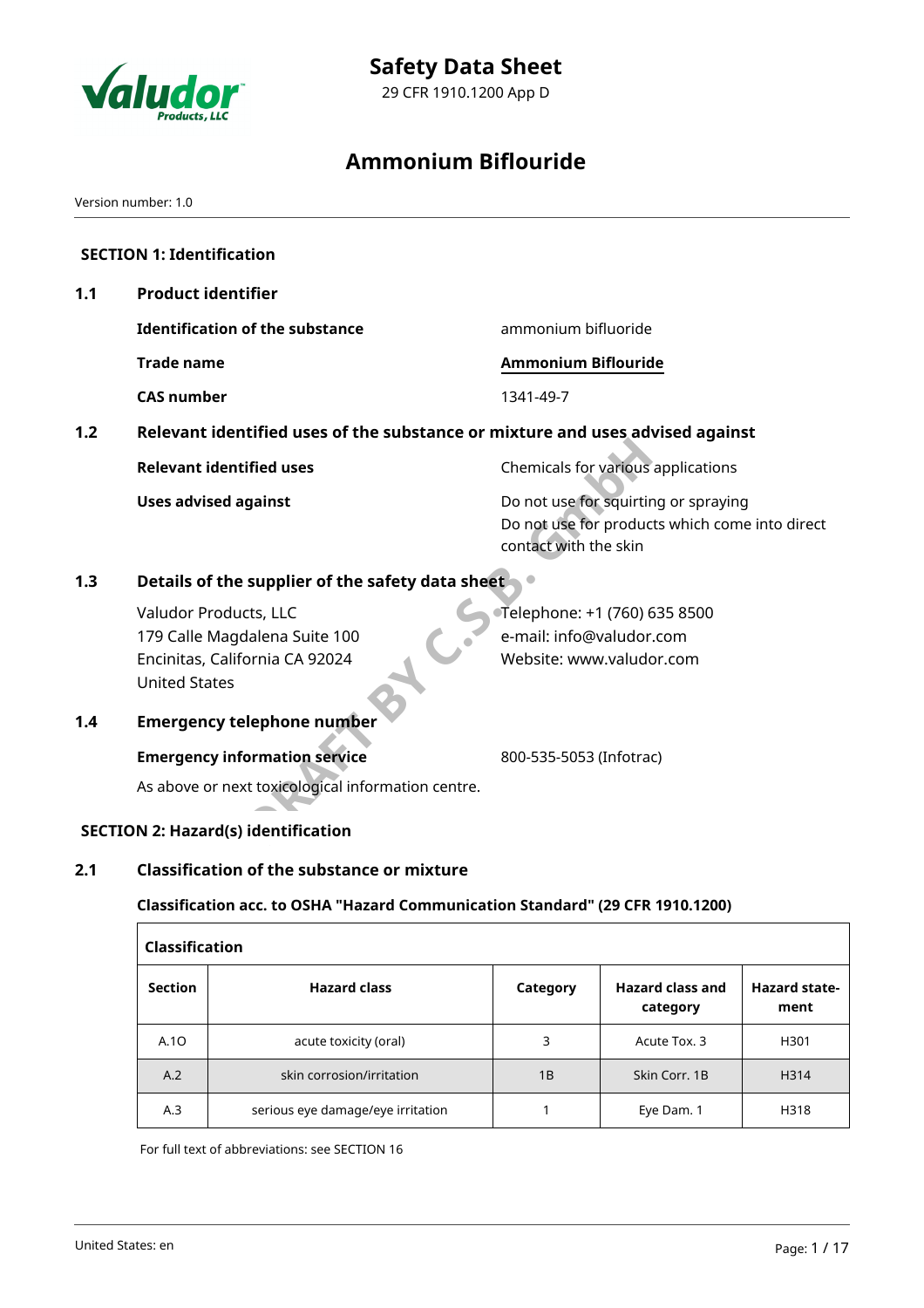# **The most important adverse physicochemical, human health and environmental effects**

Skin corrosion produces an irreversible damage to the skin; namely, visible necrosis through the epidermis and into the dermis.

## **2.2 Label elements**

### **Labelling acc. to OSHA "Hazard Communication Standard" (29 CFR 1910.1200)**

**Signal word** danger

**Pictograms**

**GHS05, GHS06**



#### **Hazard statements**

| H <sub>301</sub> | Toxic if swallowed.                      |  |
|------------------|------------------------------------------|--|
| H314             | Causes severe skin burns and eye damage. |  |

#### **Precautionary statements**

| <b>Hazard statements</b>        |                                                                                                           |
|---------------------------------|-----------------------------------------------------------------------------------------------------------|
| H301                            | Toxic if swallowed.                                                                                       |
| H314                            | Causes severe skin burns and eye damage.                                                                  |
| <b>Precautionary statements</b> |                                                                                                           |
| P260                            | Do not breathe dust/fume/gas/mist/vapors/spray.                                                           |
| P264                            | Wash thoroughly after handling.                                                                           |
| P270                            | Do not eat, drink or smoke when using this product.                                                       |
| P280                            | Wear protective gloves/protective clothing/eye protection/face protection.                                |
| P301+P310                       | If swallowed: Immediately call a poison center/doctor.                                                    |
| P301+P330+P331                  | If swallowed: Rinse mouth. Do NOT induce vomiting.                                                        |
| P303+P361+P353                  | If on skin (or hair): Take off immediately all contaminated clothing. Rinse skin<br>with water or shower. |
| P304+P340                       | If inhaled: Remove person to fresh air and keep comfortable for breathing.                                |
| P305+P351+P338                  | If in eyes: Rinse cautiously with water for several minutes. Remove contact                               |
|                                 | lenses, if present and easy to do. Continue rinsing.                                                      |
| <b>P310</b>                     | Immediately call a poison center/doctor.                                                                  |
| P363                            | Wash contaminated clothing before reuse.                                                                  |
| P405                            | Store locked up.                                                                                          |
| <b>P501</b>                     | Dispose of contents/container in accordance with local/regional/national/interna-                         |
|                                 | tional regulations.                                                                                       |

# **2.3 Other hazards**

# **Results of PBT and vPvB assessment**

According to the results of its assessment, this substance is not a PBT or a vPvB.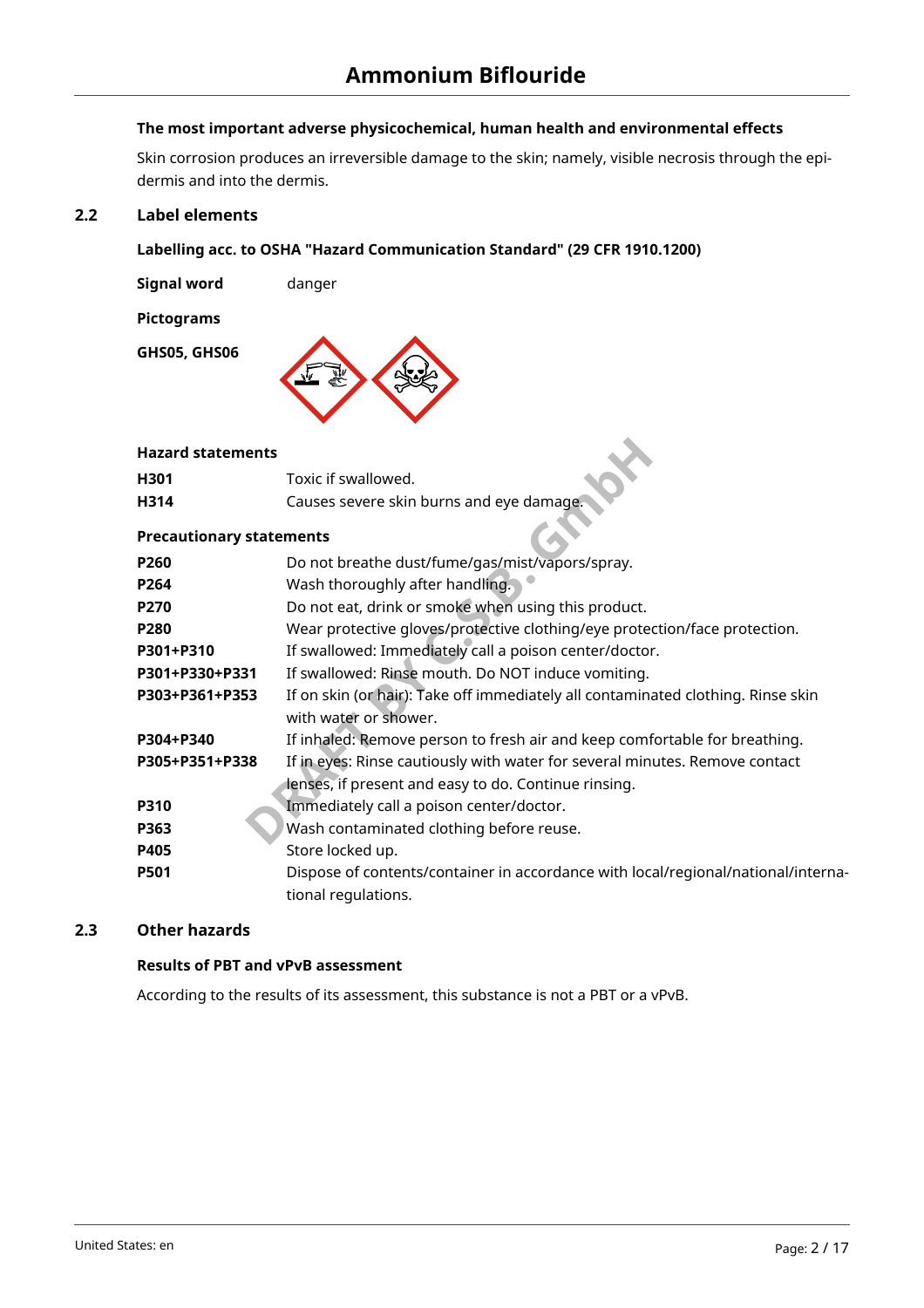# **SECTION 3: Composition/information on ingredients**

#### **3.1 Substances**

| Name of substance  | ammonium hydrogendifluoride     |
|--------------------|---------------------------------|
| <b>Identifiers</b> |                                 |
| CAS No             | 1341-49-7                       |
| Molecular formula  | F <sub>2</sub> H <sub>5</sub> N |
| <b>Molar mass</b>  | 57.04 $9/_{mol}$                |
| <b>Purity</b>      | >95%                            |

#### **SECTION 4: First-aid measures**

#### **4.1 Description of first-aid measures**

#### **General notes**

Self-protection of the first aider.

Remove victim out of the danger area.

Do not leave affected person unattended.

Call a physician immediately.

Take off immediately all contaminated clothing.

Symptoms may develop several hours following exposure; medical observation therefore necessary for at least 48 hours.

**C.S.Maki** 

In case of unconsciousness place person in the recovery position. Never give anything by mouth.

#### **Following inhalation**

Provide fresh air.

If breathing is irregular or stopped, immediately seek medical assistance and start first aid actions. Get medical advice/attention.

# **Following skin contact**

After contact with skin, take off immediately all contaminated clothing, and wash immediately with plenty of water.

Rub with a gel containing calcium gluconate. Call a physician immediately. Causes poorly healing wounds.

#### **Following eye contact**

Rinse immediately carefully and thoroughly with eye shower or water. Remove contact lenses, if present and easy to do. Continue rinsing. Get immediate medical advice/attention.

#### **Following ingestion**

Rinse mouth immediately and drink plenty of water. Let water be drunken in little sips (dilution effect). Do NOT induce vomiting. Call a physician immediately.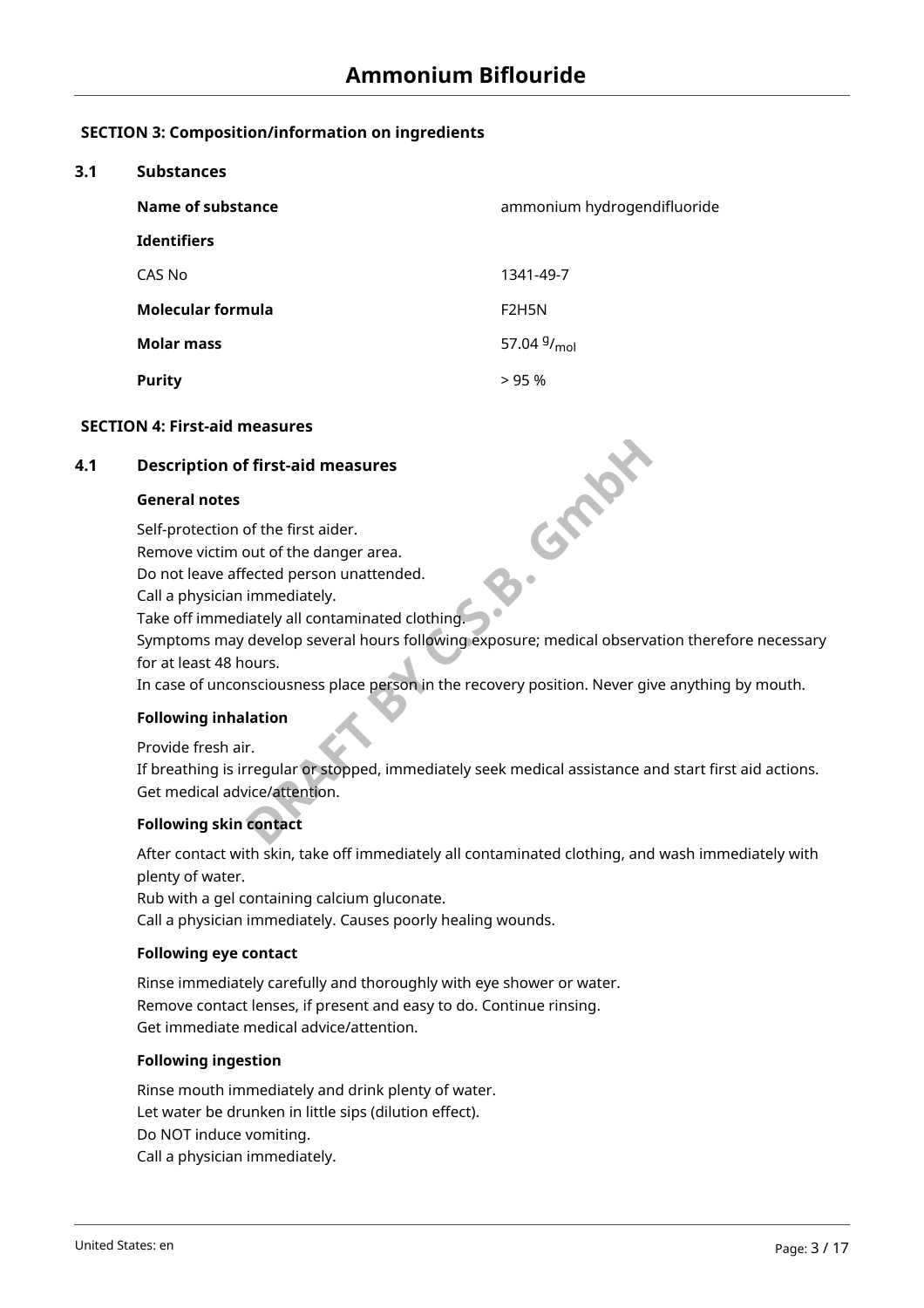#### **Notes for the doctor**

None.

# **4.2 Most important symptoms and effects, both acute and delayed**

Following ingestion: Gastrointestinal complaints. Nausea. Vomiting. Diarrhoea. Circulatory collapse. Following inhalation: Irritating to respiratory system. Pulmonary oedema. Fever. Following skin contact: Causes severe burns. If in eyes: Causes serious eye damage.

# **4.3 Indication of any immediate medical attention and special treatment needed**

Subsequent observance for pneumonia and pulmonary edema. Rinse copiously with a calcium gluconate solution. Rub with a gel containing calcium gluconate.

### **SECTION 5: Fire-fighting measures**

#### **5.1 Extinguishing media**

#### **Suitable extinguishing media**

non-combustible, coordinate firefighting measures to the fire surroundings, water, fire extinguishing powder, foam, alcohol resistant foam

# **5.2 Special hazards arising from the substance or mixture**

Hazardous decomposition products: Section 10.

#### **Hazardous combustion products**

nitrogen oxides (NOx), hydrogen fluoride (HF)

#### **5.3 Advice for firefighters**

**In measures**<br> **PRAFT BY CONTEX CONTEX CONTEX CONTEX CONTEX CONTEX CONTEX CONTEX CONTEX CONTEX CONTEX CONTEX CONTEX CONTEX CONTEX CONTEX CONTEX CONTEX CONTEX CONTEX CONTEX CONTEX CONTEX CONTEX CONTEX CONTEX CONTEX CONTEX C** In case of fire and/or explosion do not breathe fumes. Coordinate firefighting measures to the fire surroundings. Do not allow firefighting water to enter drains or water courses. Collect contaminated firefighting water separately. Fight fire with normal precautions from a reasonable distance.

#### **Special protective equipment for firefighters**

chemical protection suit, self-contained breathing apparatus (SCBA)

#### **SECTION 6: Accidental release measures**

#### **6.1 Personal precautions, protective equipment and emergency procedures**

#### **For non-emergency personnel**

Remove persons to safety. Ventilate affected area. Control of dust.

Do not breathe dust/fume/gas/mist/vapors/spray.

Do not get in eyes, on skin, or on clothing.

Wearing of suitable protective equipment (including personal protective equipment referred to under Section 8 of the safety data sheet) to prevent any contamination of skin, eyes and personal clothing.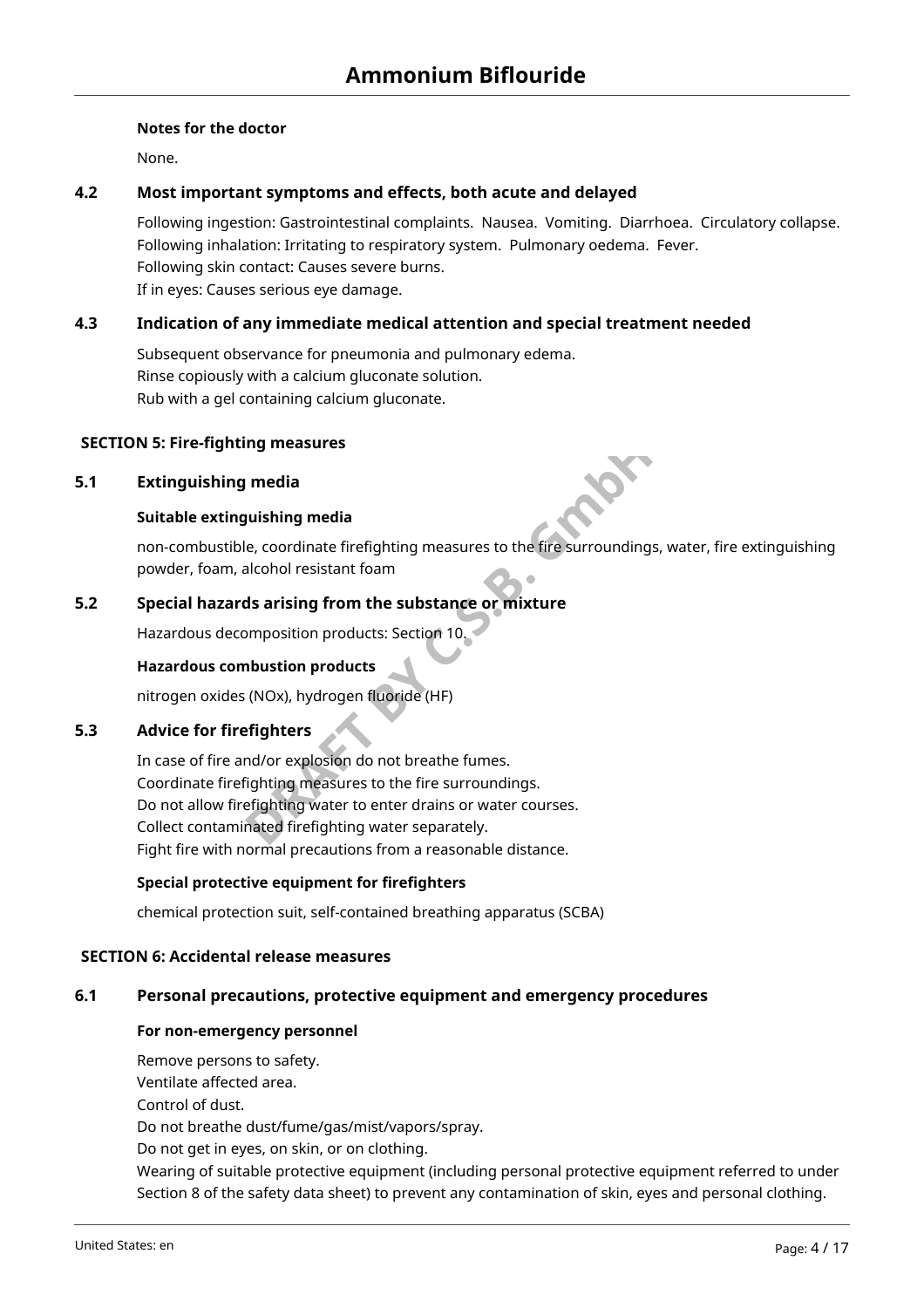#### **For emergency responders**

Wear breathing apparatus if exposed to vapors/dust/aerosols/gases. Chemical protection suit.

#### **6.2 Environmental precautions**

Keep away from drains, surface and ground water. Retain contaminated washing water and dispose of it.

#### **6.3 Methods and material for containment and cleaning up**

#### **Advice on how to contain a spill**

Take up mechanically.

#### **Advice on how to clean up a spill**

Take up mechanically. Collect spillage.

# B. Graph **Other information relating to spills and releases**

Place in appropriate containers for disposal. Ventilate affected area.

# **6.4 Reference to other sections**

Hazardous combustion products: see section 5. Personal protective equipment: see section 8. Incompatible materials: see section 10. Disposal considerations: see section 13.

#### **SECTION 7: Handling and storage**

# **7.1 Precautions for safe handling**

#### **Measures to prevent fire as well as aerosol and dust generation**

Use local and general ventilation. Measures to prevent aerosol and dust generation. Removal of dust deposits.

#### **Specific notes/details**

None.

#### **Measures to protect the environment**

Avoid release to the environment.

#### **Advice on general occupational hygiene**

Do not eat, drink and smoke in work areas. Never keep food or drink in the vicinity of chemicals. Remove contaminated clothing and protective equipment before entering eating areas. Contaminated work clothing must not be allowed out of the workplace. Take off contaminated clothing. Do not breathe dust/fume/gas/mist/vapors/spray. Do not get in eyes, on skin, or on clothing. Wash thoroughly after handling.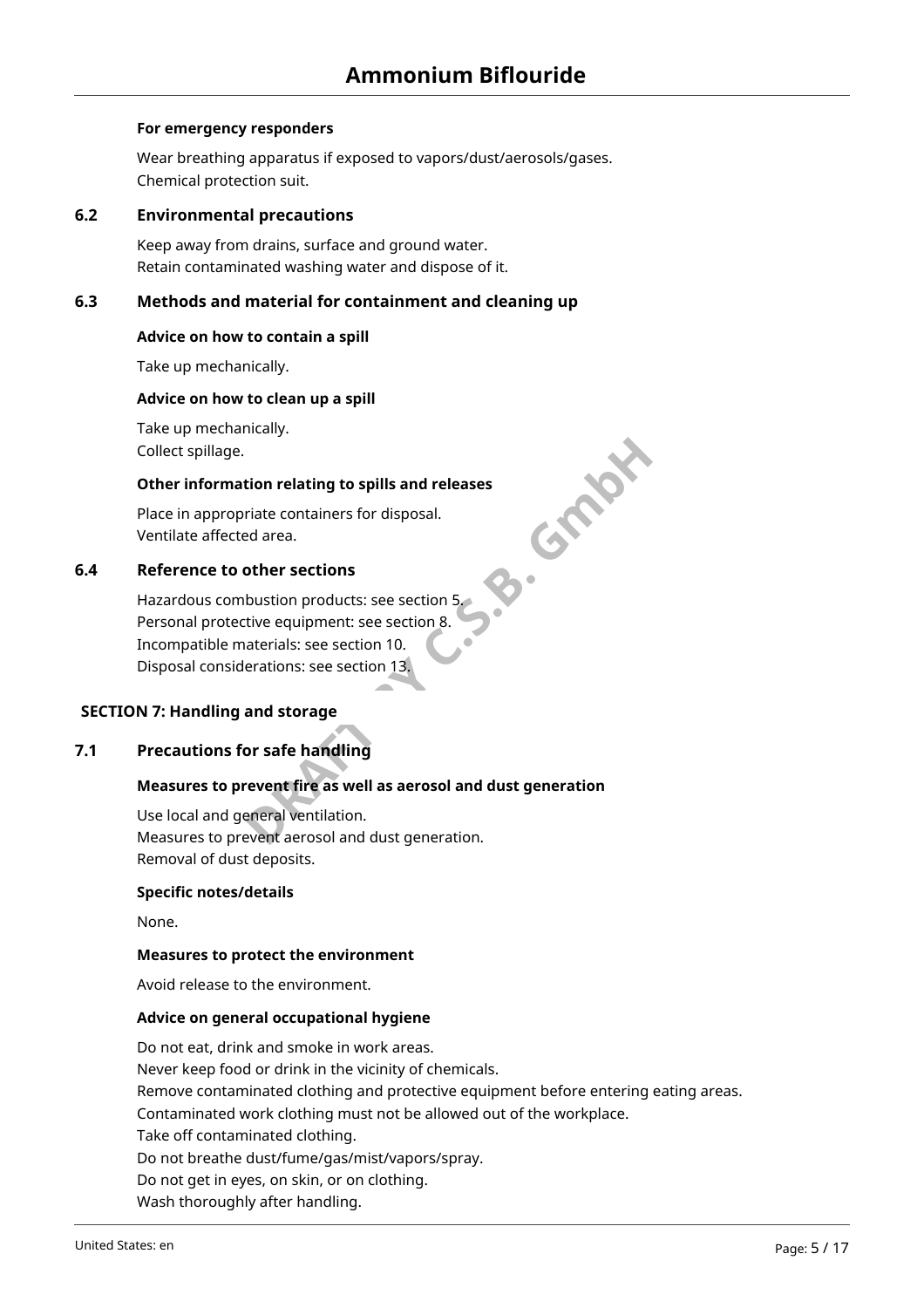Preventive skin protection (barrier creams/ointments) is recommended.

# **7.2 Conditions for safe storage, including any incompatibilities**

#### **Flammability hazards**

None.

## **Incompatible substances or mixtures**

Incompatible materials: see section 10.

#### **Protect against external exposure, such as**

heat, humidity

#### **Consideration of other advice**

Keep away from food, drink and animal feedingstuffs.

#### **Ventilation requirements**

## **Specific designs for storage rooms or vessels**

#### **Packaging compatibilities**

# **7.3 Specific end use(s)**

### **SECTION 8: Exposure controls/personal protection**

### **8.1 Control parameters**

|              | <b>Ventilation requirements</b>                                                        |               |                    |                     |                           |                      |                            |               |                     |
|--------------|----------------------------------------------------------------------------------------|---------------|--------------------|---------------------|---------------------------|----------------------|----------------------------|---------------|---------------------|
|              | Provision of sufficient ventilation.                                                   |               |                    |                     |                           |                      |                            |               |                     |
|              | Specific designs for storage rooms or vessels                                          |               |                    |                     |                           |                      |                            |               |                     |
|              | Keep container tightly closed and in a well-ventilated place.<br>Store in a dry place. |               |                    |                     |                           |                      |                            |               |                     |
|              | <b>Packaging compatibilities</b>                                                       |               |                    |                     |                           |                      |                            |               |                     |
|              | Only packagings which are approved (e.g. acc. to DOT) may be used.                     |               |                    |                     |                           |                      |                            |               |                     |
|              | Specific end use(s)                                                                    |               |                    |                     |                           |                      |                            |               |                     |
|              | No information available.                                                              |               |                    |                     |                           |                      |                            |               |                     |
|              | ON 8: Exposure controls/personal protection<br><b>Control parameters</b>               |               |                    |                     |                           |                      |                            |               |                     |
|              | Occupational exposure limit values (Workplace Exposure Limits)                         |               |                    |                     |                           |                      |                            |               |                     |
| Coun-<br>try | Name of agent                                                                          | <b>CAS No</b> | Identi-<br>fier    | <b>TWA</b><br>[ppm] | <b>TWA</b><br>[ $mg/m3$ ] | <b>STEL</b><br>[ppm] | <b>STEL</b><br>[ $mg/m3$ ] | Nota-<br>tion | Source              |
| <b>US</b>    | hydrogen fluor-<br>ide                                                                 | 7664-39-<br>3 | PEL                | 3                   |                           |                      |                            | F, proc       | 29 CFR<br>1910.1000 |
| US           | hydrogen fluor-<br>ide                                                                 | 7664-39-<br>3 | <b>REL</b>         | 3<br>(10 h)         | 2.5<br>(10 h)             |                      |                            | proc          | NIOSH REL           |
| <b>US</b>    | hydrogen fluor-<br>ide (hydrofluoric                                                   | 7664-39-<br>3 | <b>PEL</b><br>(CA) | 0.4                 | 0.33                      | 1                    | 0.83                       | F, proc       | Cal/OSHA<br>PEL     |

#### **Notation**

|      | calculated as F (fluorine)                                                                                   |
|------|--------------------------------------------------------------------------------------------------------------|
| proc | substances released during the process                                                                       |
| STEL | short-term exposure limit: a limit value above which exposure should not occur and which is related to a 15- |
|      | minute period (unless otherwise specified)                                                                   |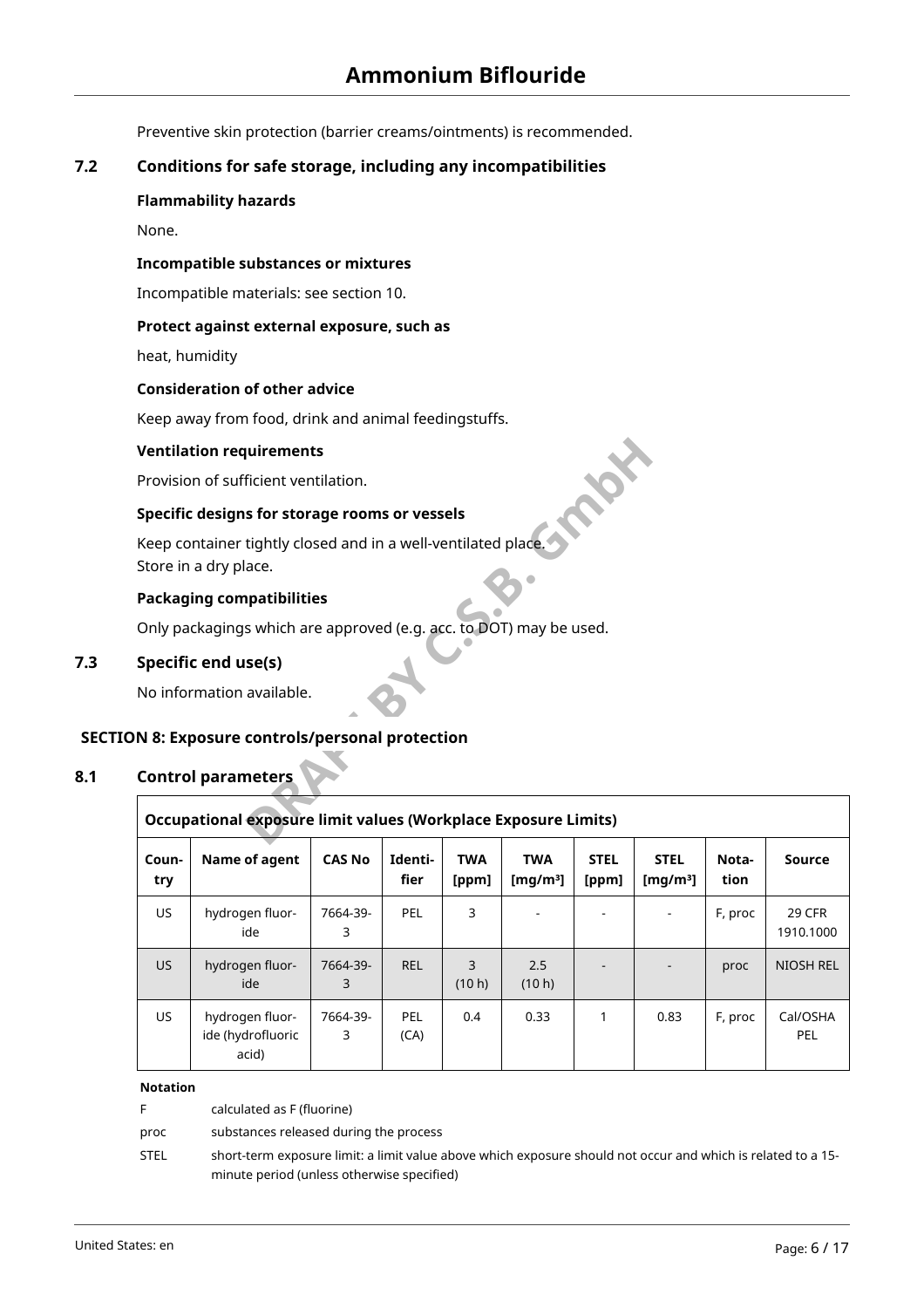# **Notation**

TWA time-weighted average (long-term exposure limit): measured or calculated in relation to a reference period of 8 hours time-weighted average (unless otherwise specified

#### **Human health values**

| <b>Relevant DNELs and other threshold levels</b> |                           |                                       |                   |                            |  |  |
|--------------------------------------------------|---------------------------|---------------------------------------|-------------------|----------------------------|--|--|
| <b>Endpoint</b>                                  | <b>Threshold</b><br>level | Protection goal,<br>route of exposure | Used in           | <b>Exposure time</b>       |  |  |
| <b>DNEL</b>                                      | $3.8 \text{ mg/m}^3$      | human, inhalatory                     | worker (industry) | acute - local effects      |  |  |
| <b>DNEL</b>                                      | $2.3 \,\mathrm{mg/m^3}$   | human, inhalatory                     | worker (industry) | chronic - systemic effects |  |  |

#### **Environment values**

| EIIVII VIIIIICIIL VAIUCS                                       |                                                  |                                  |  |  |  |  |  |
|----------------------------------------------------------------|--------------------------------------------------|----------------------------------|--|--|--|--|--|
|                                                                | <b>Relevant PNECs and other threshold levels</b> |                                  |  |  |  |  |  |
| <b>Endpoint</b>                                                | <b>Threshold level</b>                           | <b>Environmental compartment</b> |  |  |  |  |  |
| <b>PNEC</b>                                                    | $1.3 \frac{mg}{l}$                               | freshwater                       |  |  |  |  |  |
| <b>PNEC</b>                                                    | $76 \frac{mg}{l}$                                | sewage treatment plant (STP)     |  |  |  |  |  |
| <b>PNEC</b>                                                    | 22 $mg/_{kq}$                                    | soil                             |  |  |  |  |  |
| <b>Exposure controls</b>                                       |                                                  |                                  |  |  |  |  |  |
| <b>Appropriate engineering controls</b>                        |                                                  |                                  |  |  |  |  |  |
| General ventilation.                                           |                                                  |                                  |  |  |  |  |  |
| Individual protection measures (personal protective equipment) |                                                  |                                  |  |  |  |  |  |
| <b>Eye/face protection</b>                                     |                                                  |                                  |  |  |  |  |  |
| Wear eye/face protection.                                      |                                                  |                                  |  |  |  |  |  |

### **8.2 Exposure controls**

## **Appropriate engineering controls**

### **Individual protection measures (personal protective equipment)**

#### **Eye/face protection**

#### **Hand protection**

| <b>Protective gloves</b>                    |                           |                                             |  |  |  |  |
|---------------------------------------------|---------------------------|---------------------------------------------|--|--|--|--|
| Material                                    | <b>Material thickness</b> | Breakthrough times of the glove<br>material |  |  |  |  |
| NR: natural rubber, latex                   | $\geq 0.5$ mm             | >480 minutes (permeation: level 6)          |  |  |  |  |
| CR: chloroprene (chlorobutadiene)<br>rubber | $\geq 0.5$ mm             | >480 minutes (permeation: level 6)          |  |  |  |  |
| NBR: acrylonitrile-butadiene rubber         | $\geq 0.35$ mm            | >480 minutes (permeation: level 6)          |  |  |  |  |
| IIR: isobutene-isoprene (butyl) rubber      | $\geq 0.5$ mm             | >480 minutes (permeation: level 6)          |  |  |  |  |
| FKM: fluoro-elastomer                       | $\geq 0.4$ mm             | >480 minutes (permeation: level 6)          |  |  |  |  |
| PVC: polyvinyl chloride                     | $\geq 0.5$ mm             | >480 minutes (permeation: level 6)          |  |  |  |  |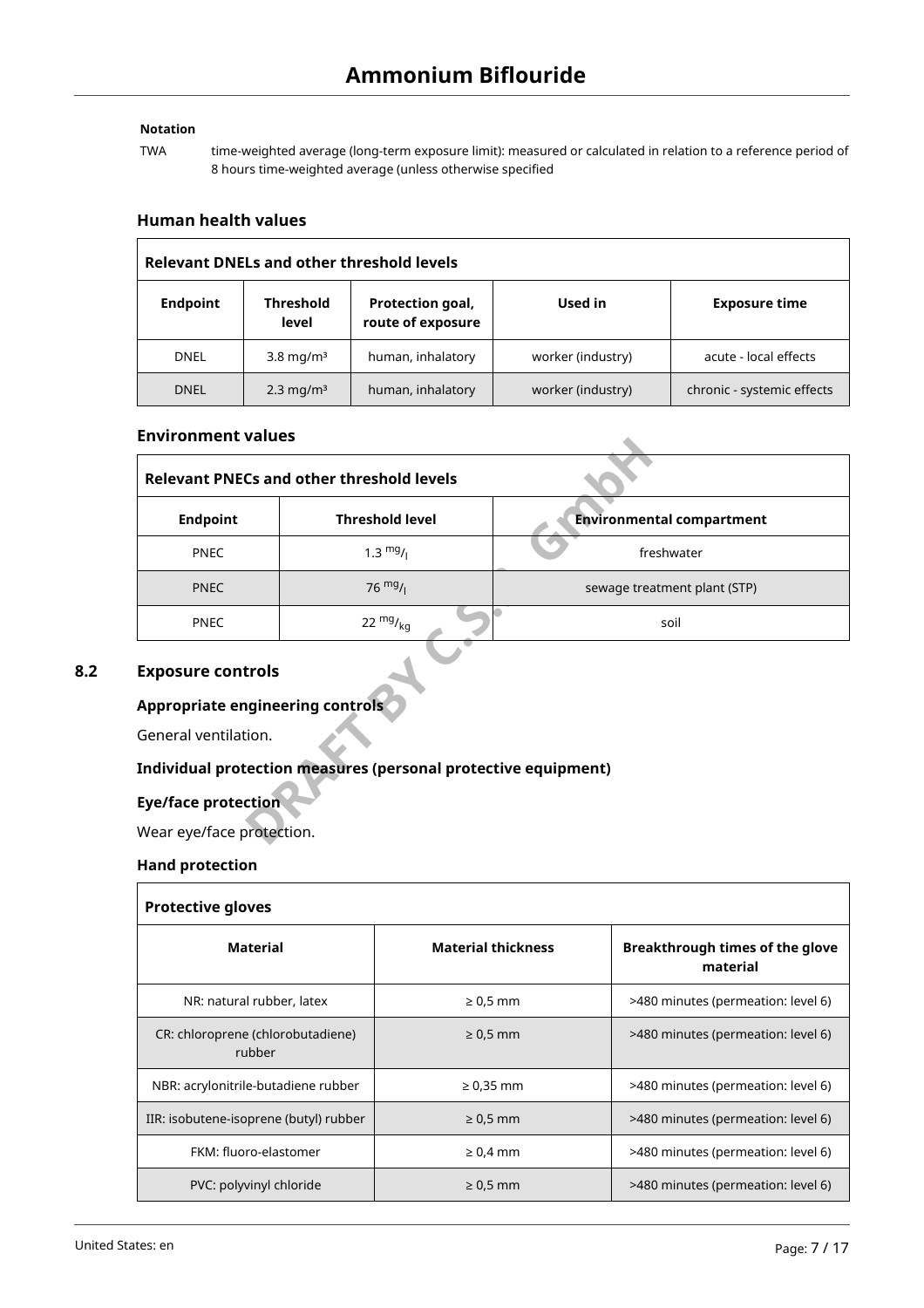Wear suitable gloves.

Chemical protection gloves are suitable, which are tested according to EN 374.

Check leak-tightness/impermeability prior to use.

In the case of wanting to use the gloves again, clean them before taking off and air them well.

For special purposes, it is recommended to check the resistance to chemicals of the protective gloves mentioned above together with the supplier of these gloves.

#### **Body protection**

Chemical protective clothing.

### **Respiratory protection**

In case of inadequate ventilation wear respiratory protection. Particulate filter device (EN 143). P2 (filters at least 94 % of airborne particles, color code: White). Type: B-P2 (combined filters for acidic gases and particles, color code: Grey/White).

#### **Environmental exposure controls**

### **SECTION 9: Physical and chemical properties**

# **9.1 Information on basic physical and chemical properties**

| $\alpha$ , $\beta$ , $\beta$ , $\alpha$ , $\beta$ , $\alpha$ , $\alpha$ , $\alpha$ , $\alpha$ , $\alpha$ , $\alpha$ , $\alpha$ , $\alpha$ , $\alpha$ , $\alpha$ , $\alpha$ , $\alpha$ , $\alpha$ , $\alpha$ , $\alpha$ , $\alpha$ , $\alpha$ , $\alpha$ , $\alpha$ , $\alpha$ , $\alpha$ , $\alpha$ , $\alpha$ , $\alpha$ , $\alpha$ , $\alpha$ , $\alpha$ |                                  |  |  |  |
|------------------------------------------------------------------------------------------------------------------------------------------------------------------------------------------------------------------------------------------------------------------------------------------------------------------------------------------------------------|----------------------------------|--|--|--|
| <b>Environmental exposure controls</b>                                                                                                                                                                                                                                                                                                                     |                                  |  |  |  |
| Use appropriate container to avoid environmental contamination.<br>Keep away from drains, surface and ground water.                                                                                                                                                                                                                                        |                                  |  |  |  |
| ON 9: Physical and chemical properties                                                                                                                                                                                                                                                                                                                     |                                  |  |  |  |
| Information on basic physical and chemical properties                                                                                                                                                                                                                                                                                                      |                                  |  |  |  |
| <b>Appearance</b>                                                                                                                                                                                                                                                                                                                                          |                                  |  |  |  |
| <b>Physical state</b>                                                                                                                                                                                                                                                                                                                                      | solid<br>(crystalline)           |  |  |  |
| Color                                                                                                                                                                                                                                                                                                                                                      | white                            |  |  |  |
| Odor                                                                                                                                                                                                                                                                                                                                                       | stinging                         |  |  |  |
| <b>Other safety parameters</b>                                                                                                                                                                                                                                                                                                                             |                                  |  |  |  |
| pH (value)                                                                                                                                                                                                                                                                                                                                                 | 3.5 (in aqueous solution: 5 wt%) |  |  |  |
| <b>Melting point/freezing point</b>                                                                                                                                                                                                                                                                                                                        | 125 °C                           |  |  |  |
| Boiling point or initial boiling point and boiling<br>range                                                                                                                                                                                                                                                                                                | 230 °C at 1,013 hPa              |  |  |  |
| <b>Flash point</b>                                                                                                                                                                                                                                                                                                                                         | not applicable                   |  |  |  |
| <b>Evaporation rate</b>                                                                                                                                                                                                                                                                                                                                    | not determined                   |  |  |  |
| <b>Flammability (solid, gas)</b>                                                                                                                                                                                                                                                                                                                           | non-combustible                  |  |  |  |
| <b>Explosive limits</b>                                                                                                                                                                                                                                                                                                                                    | not determined                   |  |  |  |
| Explosion limits of dust clouds                                                                                                                                                                                                                                                                                                                            | not determined                   |  |  |  |
| <b>Vapor pressure</b>                                                                                                                                                                                                                                                                                                                                      | 1 hPa at 20 °C                   |  |  |  |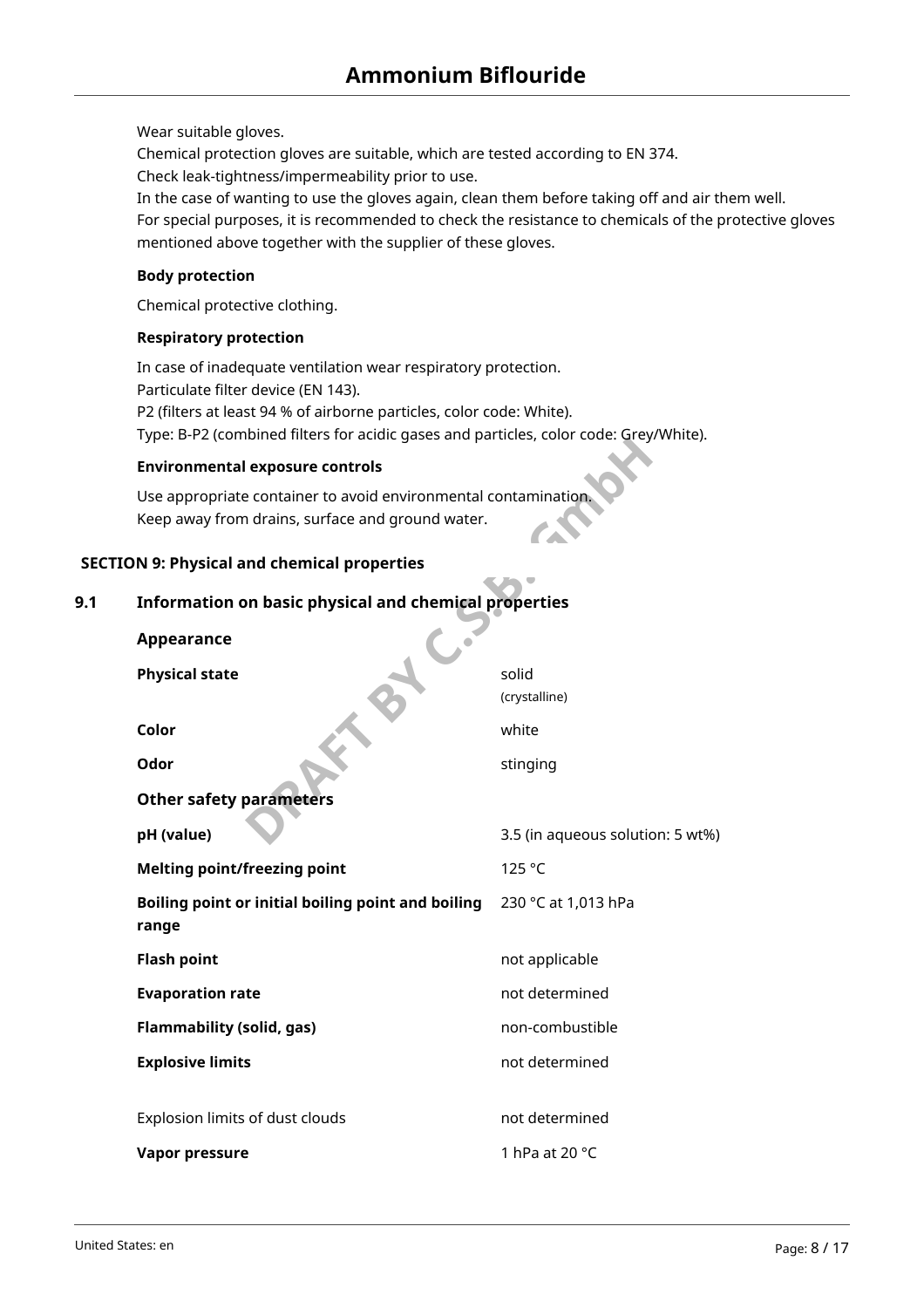# **Ammonium Biflouride**

| Density | . .5 |
|---------|------|
|---------|------|

**Solubility(ies)**

Water solubility

#### **Partition coefficient**

n-octanol/water (log KOW) not relevant

Auto-ignition temperature not determined

**Decomposition temperature**  $>230 °C$ 

**Explosive properties** none

**Oxidizing properties** and **none** 

**DRAFT BY:**<br> **DRAFT BY:**<br> **DRAFT BY:**<br> **DRAFT BY:**<br> **DRAFT BY:**<br> **DRAFT BY:**<br> **DRAFT BY:**<br> **DRAFT BY:**<br> **DRAFT BY:**<br> **DRAFT BY:**<br> **DRAFT BY:**<br> **DRAFT BY:**<br> **DRAFT BY:**<br> **DRAFT BY:**<br> **DRAFT BY:**<br> **DRAFT BY:**<br> **DRAFT BY:**<br> **Information for relevant hazard classes according to GHS**

<sup>g</sup>/<sub>cmª</sub> at 20 °C

Vapor density this information is not available

Relative density information on this property is not available

<sup>g</sup>/<sub>l</sub> at 20 °C (EU method A.6)

(inorganic)

**Viscosity not relevant viscosity not relevant** (solid)

hazard classes acc. to GHS (physical hazards): not relevant

**9.2 Other information 19.2 Other information** 

#### **SECTION 10: Stability and reactivity**

#### **10.1 Reactivity**

Substance or mixture corrosive to metals.

# **10.2 Chemical stability**

The material is stable under normal ambient and anticipated storage and handling conditions of temperature and pressure.

#### **10.3 Possibility of hazardous reactions**

Contact with acids liberates very toxic gas: Hydrogen fluoride (HF). Dangerous/dangerous reactions with: Alkalines (Ammonia (NH3). - Development).

#### **10.4 Conditions to avoid**

Keep away from heat. Protect from moisture. High temperatures >120°C.

#### **10.5 Incompatible materials**

acids, bases, light metals (due to the release of hydrogen in an acid/alkaline medium), glass, tiles and ceramics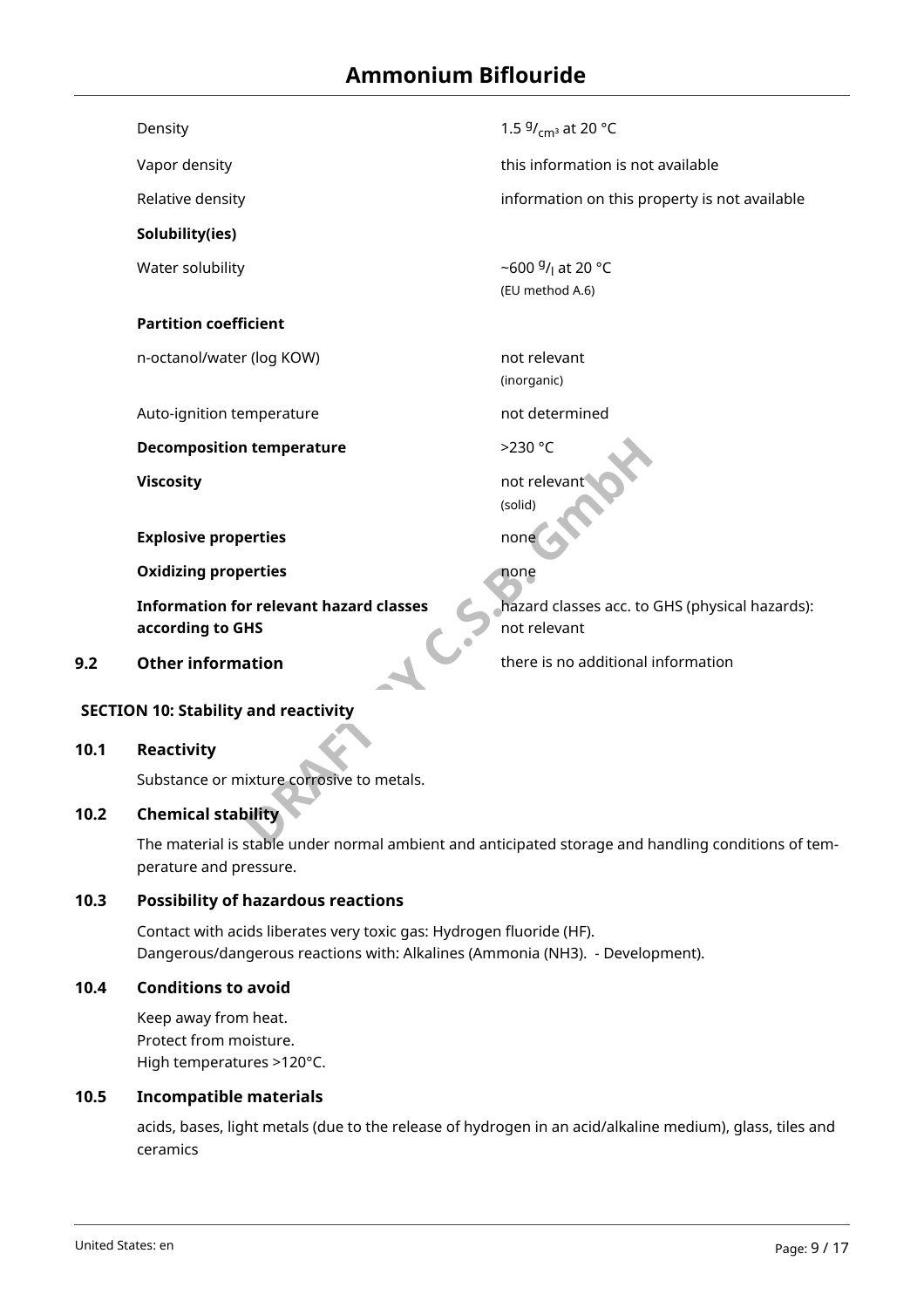# **10.6 Hazardous decomposition products**

Hydrogen fluoride (HF). Ammonia (NH3). Nitrogen oxides (NOx). Hydrogen.

### **SECTION 11: Toxicological information**

### **11.1 Information on toxicological effects**

If not otherwise specified the classification is based on:

Animal studies; Evidence from any other toxicity tests; Expert judgment (weight of evidence determination).

### **Classification acc. to OSHA "Hazard Communication Standard" (29 CFR 1910.1200)**

#### **Acute toxicity**

| <b>Acute toxicity</b>                                                                                                                           |                 |                                                                                      |                |                    |
|-------------------------------------------------------------------------------------------------------------------------------------------------|-----------------|--------------------------------------------------------------------------------------|----------------|--------------------|
| Toxic if swallowed.                                                                                                                             |                 |                                                                                      |                |                    |
| <b>Exposure route</b>                                                                                                                           | <b>Endpoint</b> | Value                                                                                | <b>Species</b> | <b>Method</b>      |
| oral                                                                                                                                            | LD50            | 130 $mg/_{kg}$                                                                       | rat            | OECD Guideline 401 |
| <b>Skin corrosion/irritation</b><br>Causes severe skin burns and eye damage.<br>Serious eye damage/eye irritation<br>Causes serious eye damage. |                 |                                                                                      |                |                    |
| <b>Respiratory or skin sensitization</b>                                                                                                        |                 |                                                                                      |                |                    |
| <b>Skin sensitization</b>                                                                                                                       |                 |                                                                                      |                |                    |
| Classification could not be established because:                                                                                                |                 |                                                                                      |                |                    |
|                                                                                                                                                 |                 | Data are lacking, inconclusive, or conclusive but not sufficient for classification. |                |                    |

#### **Skin corrosion/irritation**

### **Serious eye damage/eye irritation**

#### **Respiratory or skin sensitization**

#### **Skin sensitization**

#### **Respiratory sensitization**

Classification could not be established because: Data are lacking, inconclusive, or conclusive but not sufficient for classification.

#### **Germ cell mutagenicity**

Classification could not be established because: Data are lacking, inconclusive, or conclusive but not sufficient for classification.

#### **Carcinogenicity**

#### **IARC Monographs**

not listed

#### **National Toxicology Program (United States)**

not listed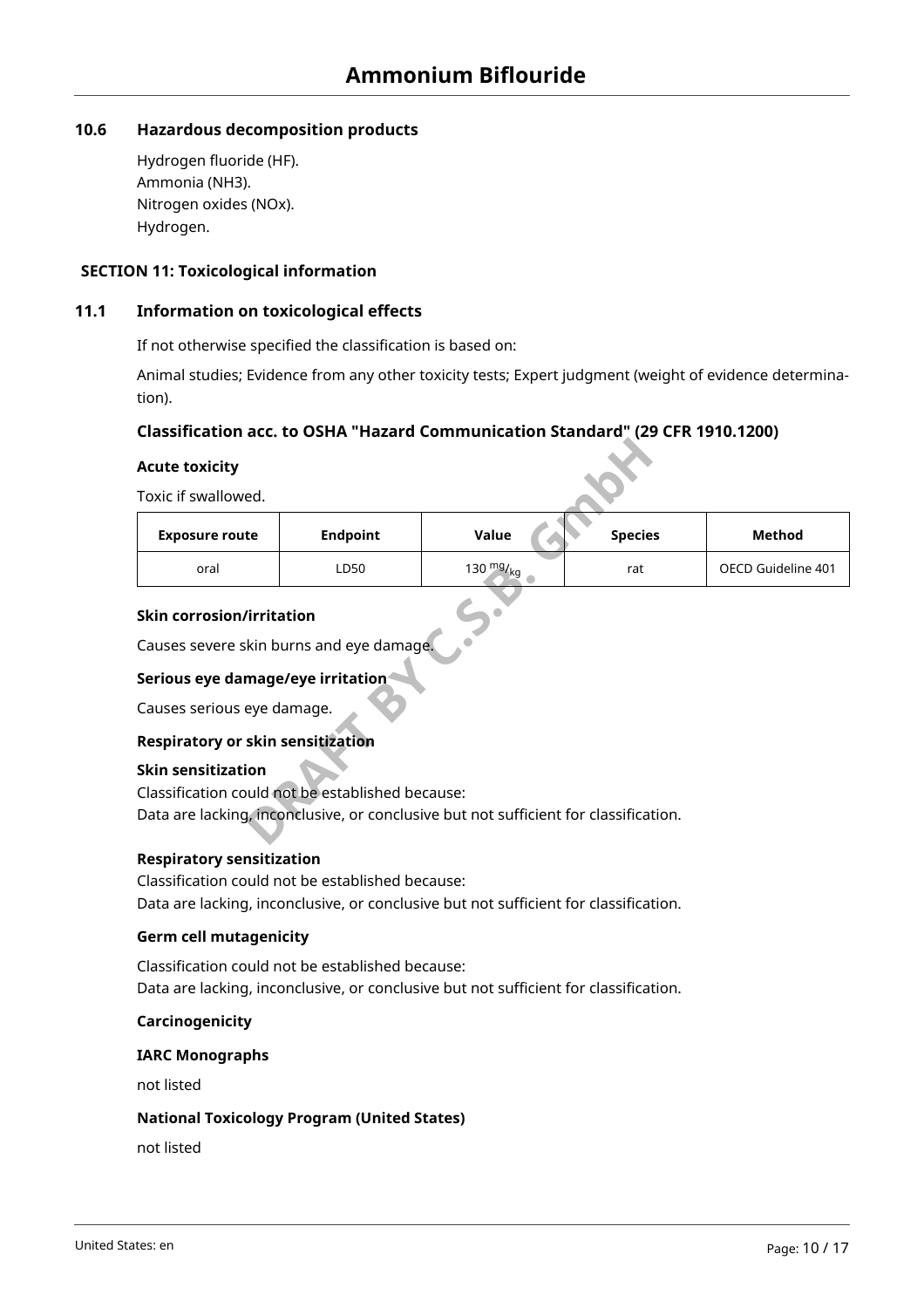#### **OSHA Carcinogens**

Not listed.

#### **Reproductive toxicity**

Classification could not be established because: Data are lacking, inconclusive, or conclusive but not sufficient for classification.

#### **Specific target organ toxicity - single exposure**

Classification could not be established because: Data are lacking, inconclusive, or conclusive but not sufficient for classification.

#### **Specific target organ toxicity - repeated exposure**

Classification could not be established because: Data are lacking, inconclusive, or conclusive but not sufficient for classification.

#### **Aspiration hazard**

#### **11.2 Other information**

#### **SECTION 12: Ecological information**

#### **12.1 Toxicity**

#### **Aquatic toxicity (acute)**

| <b>Aspiration hazard</b>                                |                                                                   |              |                |               |
|---------------------------------------------------------|-------------------------------------------------------------------|--------------|----------------|---------------|
|                                                         | Shall not be classified as presenting an aspiration hazard.       |              |                |               |
| <b>Other information</b>                                |                                                                   |              |                |               |
|                                                         | There is no additional information.                               |              |                |               |
| N 12: Ecological information                            |                                                                   |              |                |               |
| <b>Toxicity</b><br><b>Aquatic toxicity (acute)</b>      |                                                                   |              |                |               |
|                                                         | Based on available data, the classification criteria are not met. |              |                |               |
| <b>Endpoint</b>                                         | <b>Exposure time</b>                                              | Value        | <b>Species</b> | <b>Method</b> |
| <b>LC50</b>                                             | 96 h                                                              | 421.4 $mg/1$ | fish           |               |
| <b>Aquatic toxicity (chronic)</b><br>No data available. |                                                                   |              |                |               |

#### **Aquatic toxicity (chronic)**

#### **12.2 Persistence and degradability**

#### **Biodegradation**

The study does not need to be conducted because the substance is inorganic.

#### **Persistence**

The study does not need to be conducted because the substance is inorganic.

#### **12.3 Bioaccumulative potential**

No data available.

#### **12.4 Mobility in soil**

No data available.

#### **12.5 Results of PBT and vPvB assessment**

According to the results of its assessment, this substance is not a PBT or a vPvB.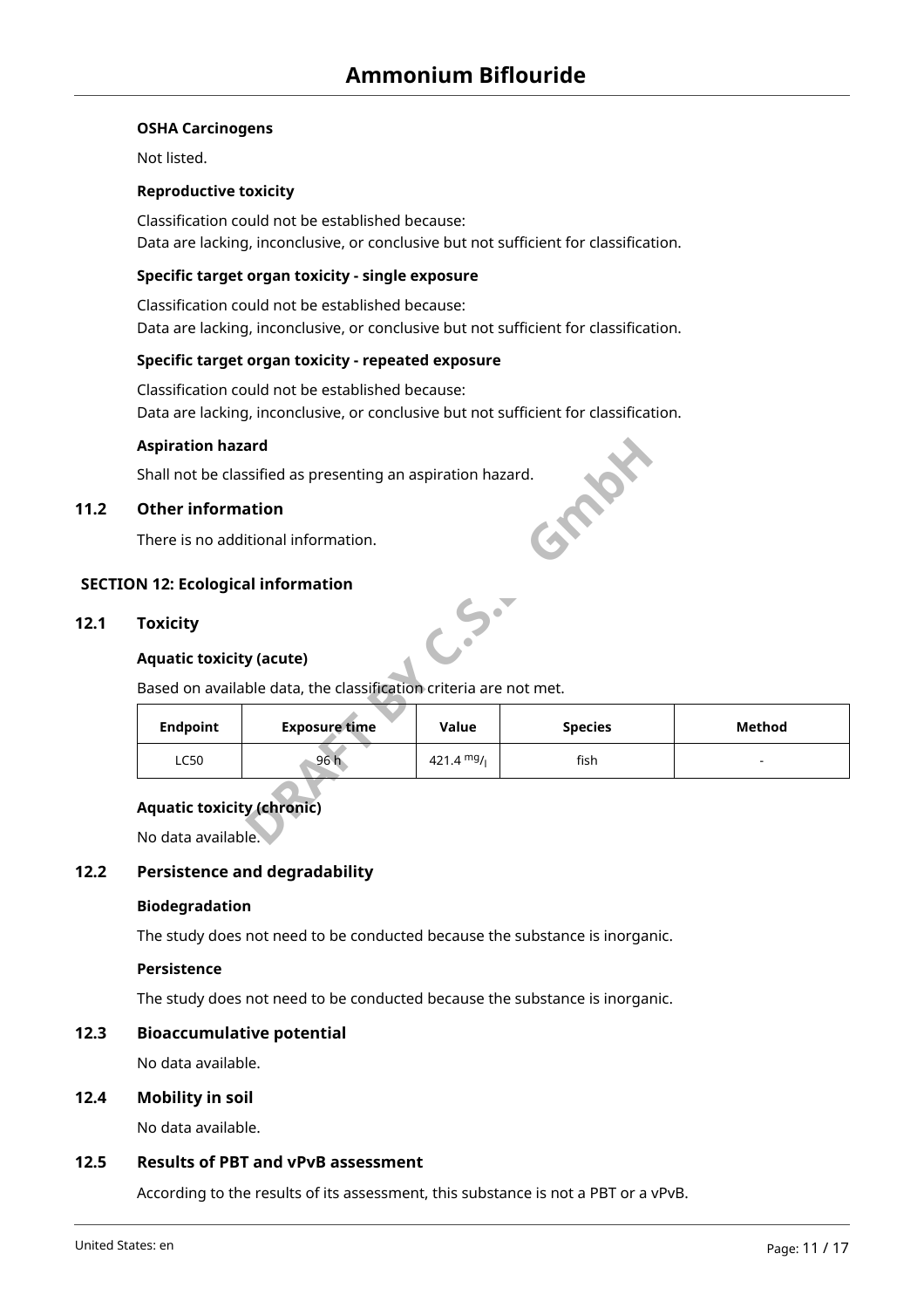# **12.6 Other adverse effects**

This information is not available.

#### **Remarks**

Wassergefährdungsklasse, WGK (water hazard class): 1 (Slightly hazardous to water) Keep away from drains, surface and ground water.

### **SECTION 13: Disposal considerations**

### **13.1 Waste treatment methods**

Dispose of contents/container in accordance with local/regional/national/international regulations.

#### **Sewage disposal-relevant information**

Do not empty into drains.

#### **Waste treatment of containers/packages**

## **Remarks**

#### **SECTION 14: Transport information**

|      | <b>Waste treatment of containers/packages</b>                                                                         |                                    |
|------|-----------------------------------------------------------------------------------------------------------------------|------------------------------------|
|      | Completely emptied packages can be recycled.<br>Handle contaminated packages in the same way as the substance itself. |                                    |
|      | <b>Remarks</b>                                                                                                        |                                    |
|      | Please consider the relevant national or regional provisions.                                                         |                                    |
|      | <b>SECTION 14: Transport information</b>                                                                              |                                    |
| 14.1 | <b>UN number</b>                                                                                                      |                                    |
|      | <b>DOT</b>                                                                                                            | <b>UN1727</b>                      |
|      | <b>IMDG-Code</b>                                                                                                      | <b>UN1727</b>                      |
|      | <b>ICAO-TI</b>                                                                                                        | <b>UN1727</b>                      |
| 14.2 | <b>UN proper shipping name</b>                                                                                        |                                    |
|      | <b>DOT</b>                                                                                                            | Ammonium hydrogendifluoride, solid |
|      | <b>IMDG-Code</b>                                                                                                      | AMMONIUM HYDROGENDIFLUORIDE, SOLID |
|      | <b>ICAO-TI</b>                                                                                                        | Ammonium hydrogendifluoride, solid |
| 14.3 | <b>Transport hazard class(es)</b>                                                                                     |                                    |
|      | <b>DOT</b>                                                                                                            | 8                                  |
|      | <b>IMDG-Code</b>                                                                                                      | 8                                  |
|      | <b>ICAO-TI</b>                                                                                                        | 8                                  |
| 14.4 | <b>Packing group</b>                                                                                                  |                                    |
|      | <b>DOT</b>                                                                                                            | $\rm II$                           |
|      | <b>IMDG-Code</b>                                                                                                      | $\mathbf{I}$                       |
|      | <b>ICAO-TI</b>                                                                                                        | $\rm II$                           |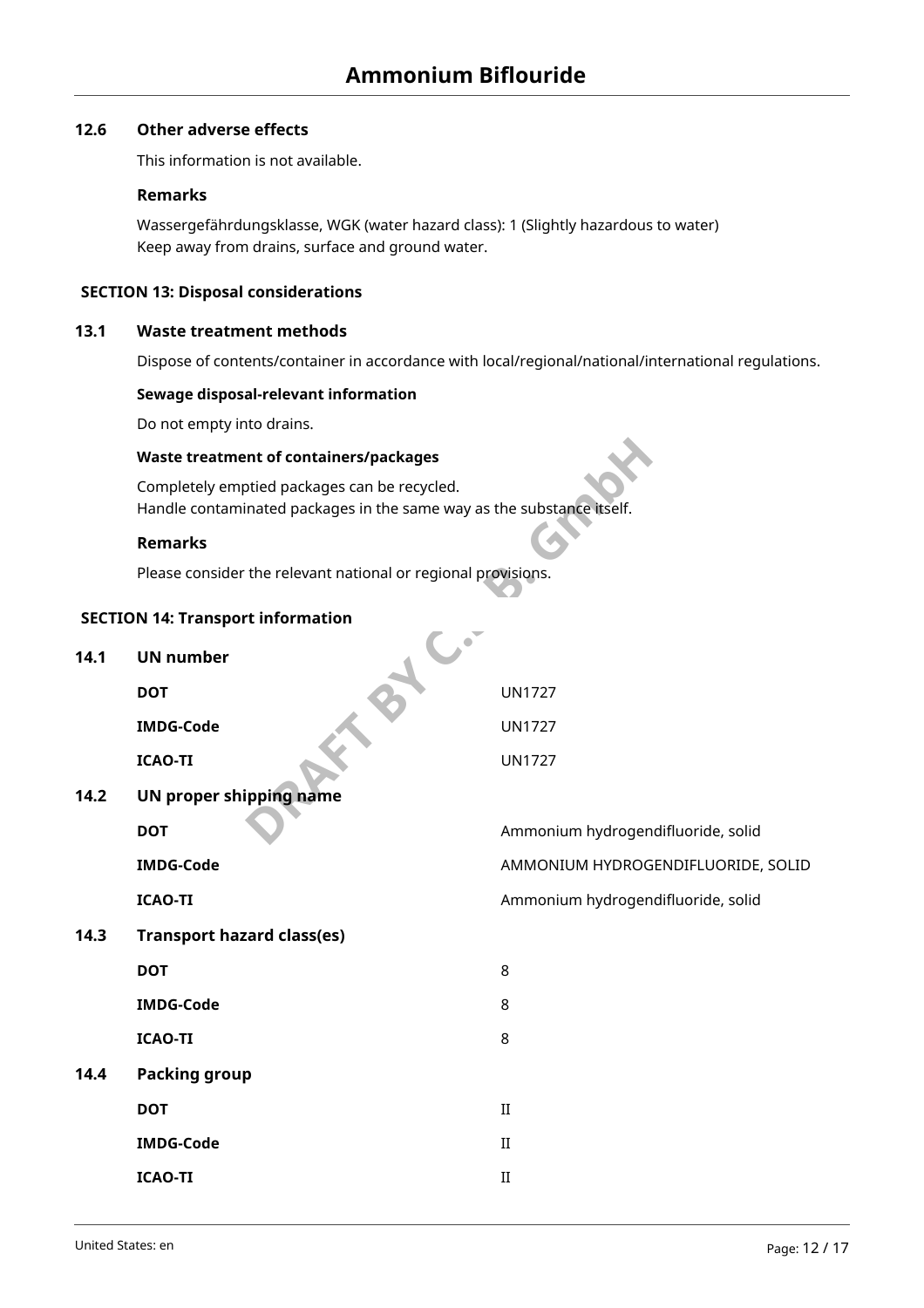-

-

-

- **14.5 Environmental hazards**
- **14.6 Special precautions for user**
- **14.7 Transport in bulk according to Annex II of MARPOL and the IBC Code**

# **14.8 Information for each of the UN Model Regulations**

# **Transport of dangerous goods by road or rail (49 CFR US DOT) Additional information**

| Particulars in the shipper's declaration                                         | UN1727, Ammonium hydrogendifluoride, solid, 8,<br>$\rm II$                              |
|----------------------------------------------------------------------------------|-----------------------------------------------------------------------------------------|
| Reportable quantity (RQ)                                                         | 100 lbs<br>$(45.4 \text{ kg})$<br>(ammonium bifluoride)                                 |
| Danger label(s)                                                                  | 8                                                                                       |
|                                                                                  |                                                                                         |
| Special provisions (SP)                                                          | IB8, IP2, IP4, N34, T3, TP33                                                            |
| <b>ERG No</b>                                                                    | $^{\bullet}$ 154                                                                        |
| <b>International Maritime Dangerous Goods Code (IMDG) Additional information</b> |                                                                                         |
| Marine pollutant                                                                 |                                                                                         |
| Danger label(s)                                                                  | 8                                                                                       |
|                                                                                  |                                                                                         |
| Excepted quantities (EQ)                                                         | E <sub>2</sub>                                                                          |
| Limited quantities (LQ)                                                          | 1 kg                                                                                    |
| EmS                                                                              | F-A, S-B                                                                                |
| Stowage category                                                                 | A                                                                                       |
| Segregation group                                                                | 1 - Acids.<br>2 - Ammonium compounds.                                                   |
|                                                                                  | <b>International Civil Aviation Organization (ICAO-IATA/DGR) Additional information</b> |
| Danger label(s)                                                                  | 8                                                                                       |
|                                                                                  |                                                                                         |
| Excepted quantities (EQ)                                                         | E <sub>2</sub>                                                                          |
| Limited quantities (LQ)                                                          | 5 kg                                                                                    |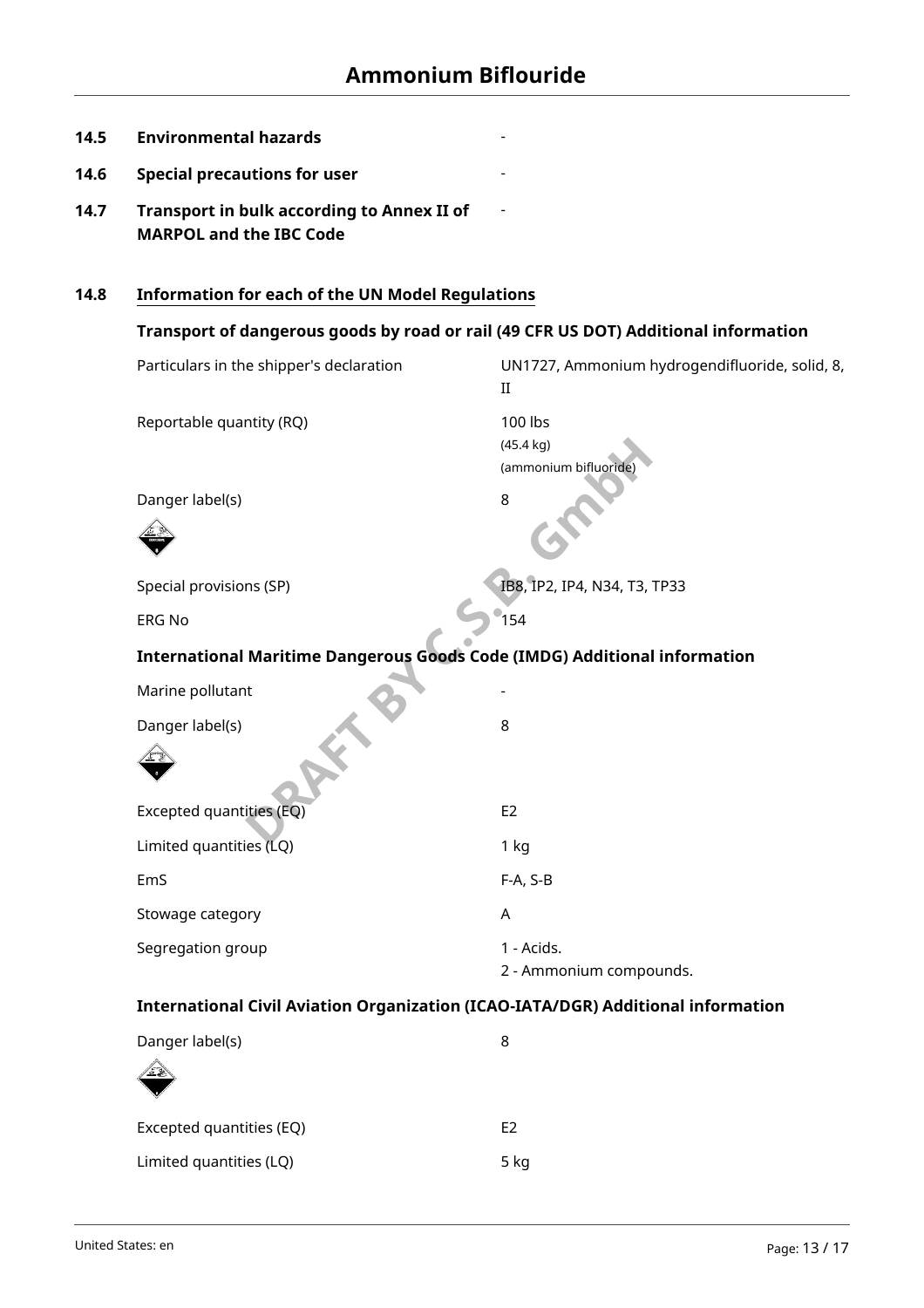# **SECTION 15: Regulatory information**

**15.1 Safety, health and environmental regulations specific for the product in question**

**National regulations (United States)**

**Toxic Substance Control Act (TSCA)** substance is listed

**Superfund Amendment and Reauthorization Act (SARA TITLE III )**

**The List of Extremely Hazardous Substances and Their Threshold Planning Quantities (EPCRA Section 302, 304)**

not listed

### **Specific Toxic Chemical Listings (EPCRA Section 313)**

not listed

# **Comprehensive Environmental Response, Compensation, and Liability Act (CERCLA)**

#### **List of Hazardous Substances and Reportable Quantities (CERCLA section 102a) (40 CFR 302.4)**

| Comprehensive Environmental Response, Compensation, and Liability Act (CERCLA)                                            |               |                |                          |                                |
|---------------------------------------------------------------------------------------------------------------------------|---------------|----------------|--------------------------|--------------------------------|
| List of Hazardous Substances and Reportable Quantities (CERCLA section 102a) (40 CFR 302.4)                               |               |                |                          |                                |
| Name of substance                                                                                                         | <b>CAS No</b> | <b>Remarks</b> | <b>Statutory</b><br>code | <b>Final RQ pounds</b><br>(Kg) |
| ammonium bifluoride                                                                                                       | 1341-49-7     |                |                          | 100 (45,4)                     |
| "1" indicates that the statutory source is section 311(b)(2) of the Clean Water Act<br><b>Clean Air Act</b><br>not listed |               |                |                          |                                |
| <b>Right to Know Hazardous Substance List</b>                                                                             |               |                |                          |                                |
| <b>Hazardous Substance List (NJ-RTK)</b>                                                                                  |               |                |                          |                                |
| Name of substance                                                                                                         | <b>CAS No</b> | <b>Remarks</b> |                          | <b>Classifications</b>         |

# **Clean Air Act**

#### **Right to Know Hazardous Substance List**

#### **Hazardous Substance List (NJ-RTK)**

| Name of substance   | <b>CAS No</b> | Remarks | <b>Classifications</b> |
|---------------------|---------------|---------|------------------------|
| ammonium bifluoride | 1341-49-7     |         | cv.                    |

**Legend**

CO Corrosive

# **California Environmental Protection Agency (Cal/EPA): Proposition 65 - Safe Drinking Water and Toxic Enforcement Act of 1987**

not listed

# **Industry or sector specific available guidance(s)**

#### **NPCA-HMIS® III**

Hazardous Materials Identification System. American Coatings Association.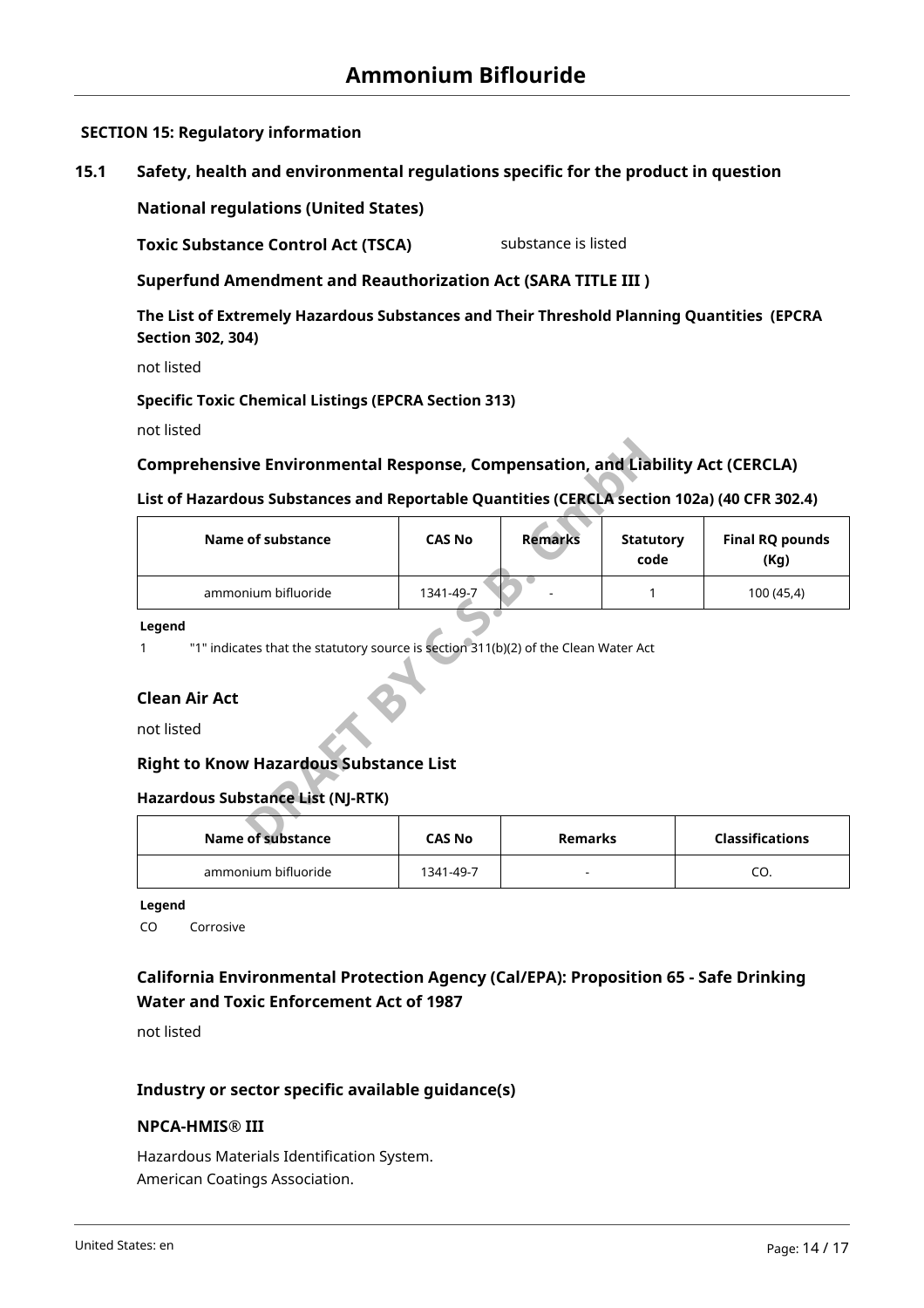| Category            | Rating   | <b>Description</b>                                                                                                                                            |
|---------------------|----------|---------------------------------------------------------------------------------------------------------------------------------------------------------------|
| Chronic             |          | none                                                                                                                                                          |
| Health              | 3        | major injury likely unless prompt action is taken and medical treatment is given                                                                              |
| Flammability        | 0        | material that will not burn under typical fire conditions                                                                                                     |
| Physical hazard     | $\Omega$ | material that is normally stable, even under fire conditions, and will not react<br>with water, polymerize, decompose, condense, or self-react. Non-explosive |
| Personal protection |          |                                                                                                                                                               |

# **NFPA® 704**

National Fire Protection Association: Standard System for the Identification of the Hazards of Materials for Emergency Response (United States).

| Category                                                                                                                    | Degree of<br>hazard | <b>Description</b>                                                                    |  |  |
|-----------------------------------------------------------------------------------------------------------------------------|---------------------|---------------------------------------------------------------------------------------|--|--|
| Flammability                                                                                                                | $\Omega$            | material that will not burn under typical fire conditions                             |  |  |
| <b>Health</b>                                                                                                               | 3                   | material that, under emergency conditions, can cause serious or permanent in-<br>jury |  |  |
| Instability                                                                                                                 | $\Omega$            | material that is normally stable, even under fire conditions                          |  |  |
| Special hazard                                                                                                              |                     |                                                                                       |  |  |
| <b>Chemical Safety Assessment</b><br>No Chemical Safety Assessment has been carried out for this substance by the supplier. |                     |                                                                                       |  |  |
|                                                                                                                             |                     | N 16: Other information, including date of preparation or last revision               |  |  |
| Date of preparation: 2021-06-25                                                                                             |                     |                                                                                       |  |  |
| <b>Abbreviations and acronyms</b>                                                                                           |                     |                                                                                       |  |  |
|                                                                                                                             |                     |                                                                                       |  |  |

# **15.2 Chemical Safety Assessment**

# **SECTION 16: Other information, including date of preparation or last revision**

# **Abbreviations and acronyms**

| Abbr.                      | <b>Descriptions of used abbreviations</b>                                                                                                            |
|----------------------------|------------------------------------------------------------------------------------------------------------------------------------------------------|
| <b>29 CFR</b><br>1910.1000 | 29 CFR 1910.1000, Tables Z-1, Z-2, Z-3 - Occupational Safety and Health Standards: Toxic and Hazard-<br>ous Substances (permissible exposure limits) |
| 49 CFR US DOT              | 49 CFR U.S. Department of Transportation                                                                                                             |
| Cal/OSHA PEL               | California Division of Occupational Safety and Health (Cal/OSHA): Permissible Exposure Limits (PELs)                                                 |
| <b>CAS</b>                 | Chemical Abstracts Service (service that maintains the most comprehensive list of chemical sub-<br>stances)                                          |
| <b>DGR</b>                 | Dangerous Goods Regulations (see IATA/DGR)                                                                                                           |
| <b>DNEL</b>                | Derived No-Effect Level                                                                                                                              |
| <b>DOT</b>                 | Department of Transportation (USA)                                                                                                                   |
| EmS                        | <b>Emergency Schedule</b>                                                                                                                            |
| ERG No                     | Emergency Response Guidebook - Number                                                                                                                |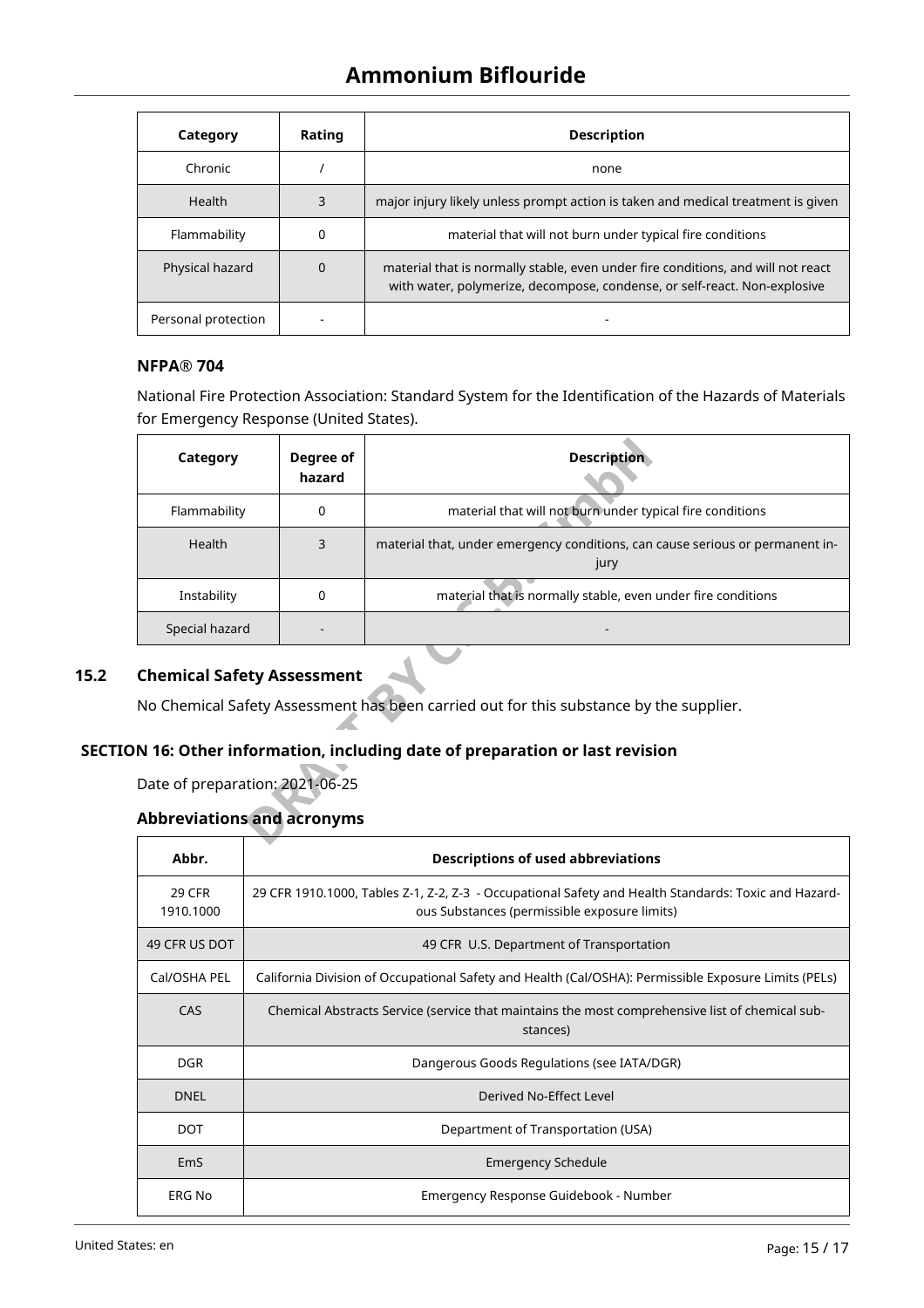# **Ammonium Biflouride**

| Abbr.                       | <b>Descriptions of used abbreviations</b>                                                                                                            |
|-----------------------------|------------------------------------------------------------------------------------------------------------------------------------------------------|
| <b>GHS</b>                  | "Globally Harmonized System of Classification and Labelling of Chemicals" developed by the United<br><b>Nations</b>                                  |
| <b>IARC Mono-</b><br>graphs | IARC Monographs on the Evaluation of Carcinogenic Risks to Humans                                                                                    |
| <b>IATA</b>                 | International Air Transport Association                                                                                                              |
| <b>IATA/DGR</b>             | Dangerous Goods Regulations (DGR) for the air transport (IATA)                                                                                       |
| <b>ICAO</b>                 | International Civil Aviation Organization                                                                                                            |
| <b>ICAO-TI</b>              | Technical instructions for the safe transport of dangerous goods by air                                                                              |
| <b>IMDG</b>                 | International Maritime Dangerous Goods Code                                                                                                          |
| IMDG-Code                   | International Maritime Dangerous Goods Code                                                                                                          |
| <b>LC50</b>                 | Lethal Concentration 50%: the LC50 corresponds to the concentration of a tested substance causing<br>50 % lethality during a specified time interval |
| LD50                        | Lethal Dose 50 %: the LD50 corresponds to the dose of a tested substance causing 50 % lethality dur-<br>ing a specified time interval                |
| <b>MARPOL</b>               | International Convention for the Prevention of Pollution from Ships (abbr. of "Marine Pollutant")                                                    |
| NIOSH REL                   | National Institute for Occupational Safety and Health (NIOSH): Recommended Exposure Limits (RELs)                                                    |
| NPCA-HMIS®<br>III           | National Paint and Coatings Association: Hazardous Materials Identification System - HMIS® III,<br><b>Third Edition</b>                              |
| <b>OSHA</b>                 | Occupational Safety and Health Administration (United States)                                                                                        |
| <b>PBT</b>                  | Persistent, Bioaccumulative and Toxic                                                                                                                |
| PEL                         | Permissible exposure limit                                                                                                                           |
| PNEC                        | <b>Predicted No-Effect Concentration</b>                                                                                                             |
| ppm                         | Parts per million                                                                                                                                    |
| <b>STEL</b>                 | Short-term exposure limit                                                                                                                            |
| <b>TWA</b>                  | Time-weighted average                                                                                                                                |
| vPvB                        | Very Persistent and very Bioaccumulative                                                                                                             |

# **Key literature references and sources for data**

OSHA Hazard Communication Standard (HCS), 29 CFR 1910.1200.

Transport of dangerous goods by road or rail (49 CFR US DOT). International Maritime Dangerous Goods Code (IMDG). Dangerous Goods Regulations (DGR) for the air transport (IATA).